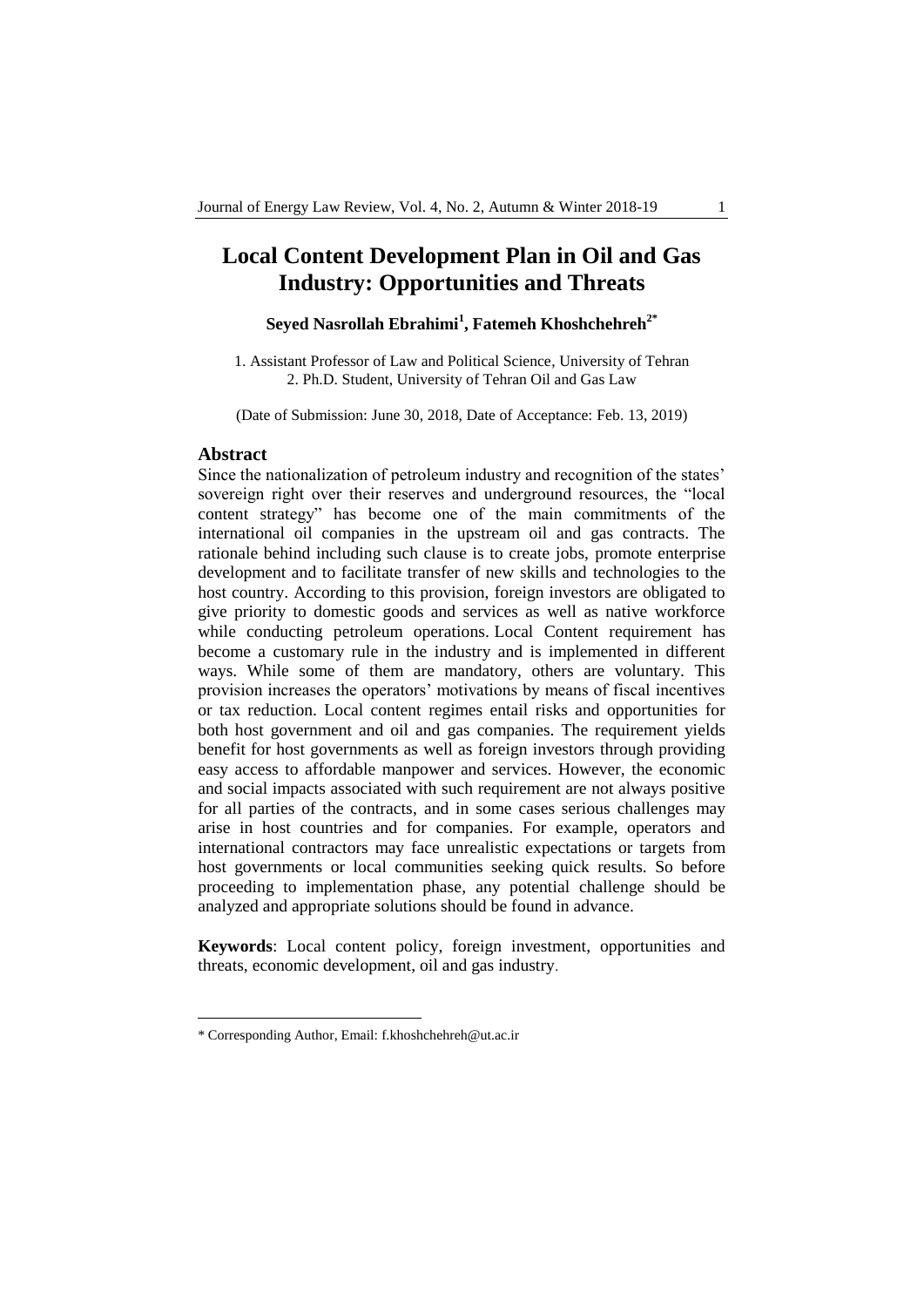# **Peaceful Resolution and Alternative Conditions as Dispute Resolution Methods in Upstream Contracts for the Oil and Gas Industry with an Emphasis on IPC Contracts**

## **Behshid Arfania1\* , Emad Molla Ebrahimi<sup>2</sup>**

1. Associate Professor of Islamic Azad University, Central Tehran Branch 2. Ph.D. Student Private Law, of Islamic Azad University, Central Tehran Branch

(Date of Submission: Aug. 08, 2018, Date of Acceptance: Feb. 13, 2019)

### **Abstract**

-

The most important aspect is the distinction of the new IPC contracts with reciprocal contracts is the presence of the contractor during the operation period and a long-term contract length. In such situations, the probability of disagreement or legal, contractual, and technical litigation is increased. Therefore, it is only the method of arbitration and the foreseeable court do not respond to mutually exclusive contracts. The technical-financial complexities of the nearly 15-year period of exploitation involved designers of the new model in addition to traditional ways of resolving disputes, new practices such as referral to qualified experts in financial and technical disputes, such methods reduce the cost and timing of decisions that are critical to projects. Within the scope of this agreement, three methods of peaceful settlement, alternative conditions and ultimately arbitration are proposed. This paper proposes a peaceful solution method and alternative methods that are not limited to legal solutions.

**Keywords:** peaceful methods, alternative methods, arbitration, upstream contracts for oil and gas, dispute resolution methods.

<sup>\*</sup> Corresponding Author, Email: bearfania@gmail.com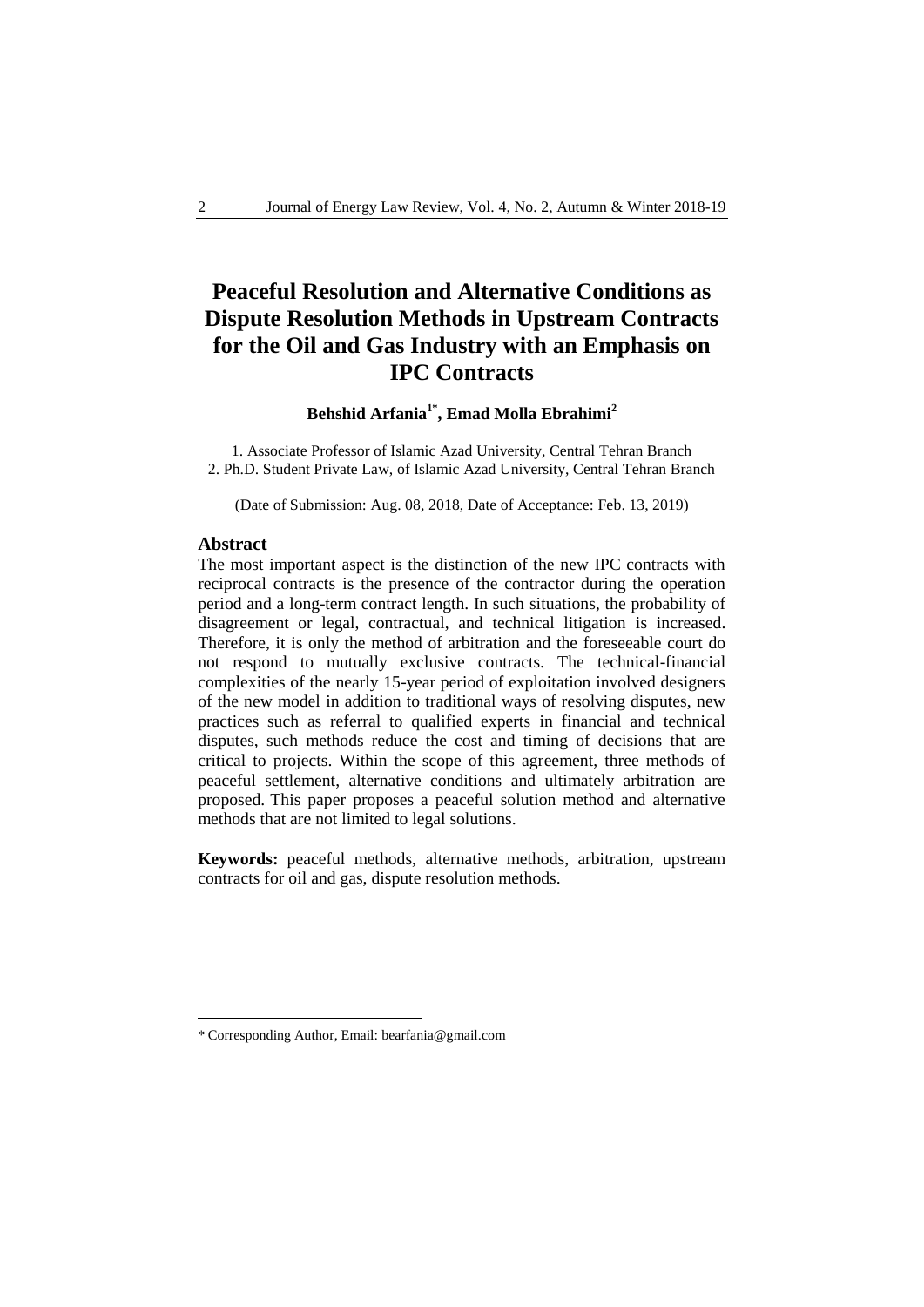# **The Legislative Criminal Policies of Iran on Terrorism against Energy**

**Mohammad Asadi Jonoushi<sup>1</sup> , Akbar Varvaei<sup>2</sup>**

1. Ph.D. Student of Criminal Law and Criminology, Kermanshah Branch, Islamic Azad University, Kermanshah 2. Professor of Low & Political Sciences Faculty of Kermanshah Branch, Islamic

Azad University, Kermanshah, Iran

(Date of Submission: Aug. 11, 2018, Date of Acceptance: Feb. 13, 2019)

### **Abstract**

1

Crimes against energy, in addition to the destruction of infrastructure, are a serious threat against national security. Oil, gas and electricity are among the most important energy and functioning of population activities. With this degree of importance, oil, gas and electricity infrastructure is highly appealing to terrorists and these sources are targets of terrorism operations. In order to prevent the fear of disruptions to energy infrastructure, those facilities must be protected through legislating suitable criminal policies. In this regard, the question of this research is whether terrorism against energy has any place in the Iranian legislative criminal policies. For this reason, analysis and evaluation of legislative criminal policy in confronting terrorism against energy is studied. Analyzing the existing legal articles in this area reveals the legislator's protection of energy in some of the legal articles has been trivial while in some other articles, this offence has been recognized as an act of the terror with the punishment the same as that of a Mohareb.

**Keywords**: Terrorism, Sabotage, Energy, Oil, Gas, Electricity.

Corresponding Author, Email: Dr.akbarvarvae@yahoo.com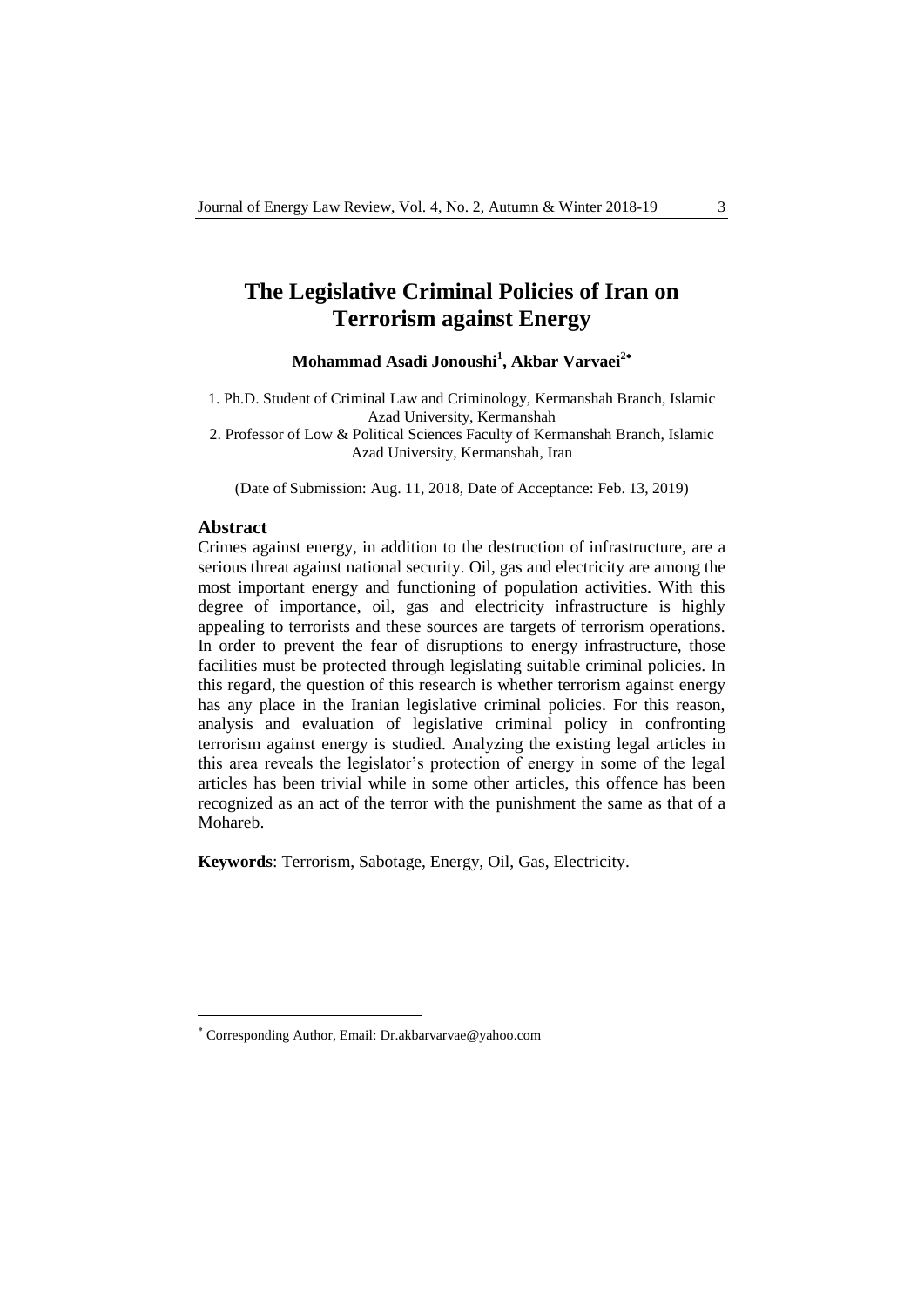# **Comparative Analysis of Government Impact Level in Energy Regulatory Bodies' Independence in Electricity, Oil and Gas Sectors**

## **Elham Aminzadeh<sup>1</sup> , Leili Moghimi<sup>2</sup>**

1. Associate Professor, Public Law Department, University of Tehran 2. M.Sc. Student of Oil and Gas Law of University of Tehran

(Date of Submission: Aug. 25, 2018, Date of Acceptance: Feb. 13, 2019)

### **Abstract**

-

Governments have traditionally undertaken regulation. However, while undertaking privatization measures in energy sector take place, energy regulatory authorities have been established. One of the factors that ensure the effectiveness of energy regulatory authorities is their independence from energy sector stakeholders, especially government. Energy regulatory body independence can be studied from structural, decision-making, and financial perspectives. As the most important governance and policy-making body in energy sector, government has a pivotal role in moving towards regulation in the sector. Hence, introducing regulatory bodies in oil, gas, and electricity sub-sectors of energy sector, this article aims to investigate the influence of government measures in structural, decision-making, and financial independence aspects of energy regulatory authorities in the selected countries. Presumption of this study is based on the fact that the independence degree of energy regulatory bodies is substantially affected by government interventions in energy regulation.

**Keywords**: Financial Independence, Structural Independence, Decisionmaking Independence, Energy Sector, Government, Regulatory Authority.

Corresponding Author, Email: eaminzadeh@ut.ac.ir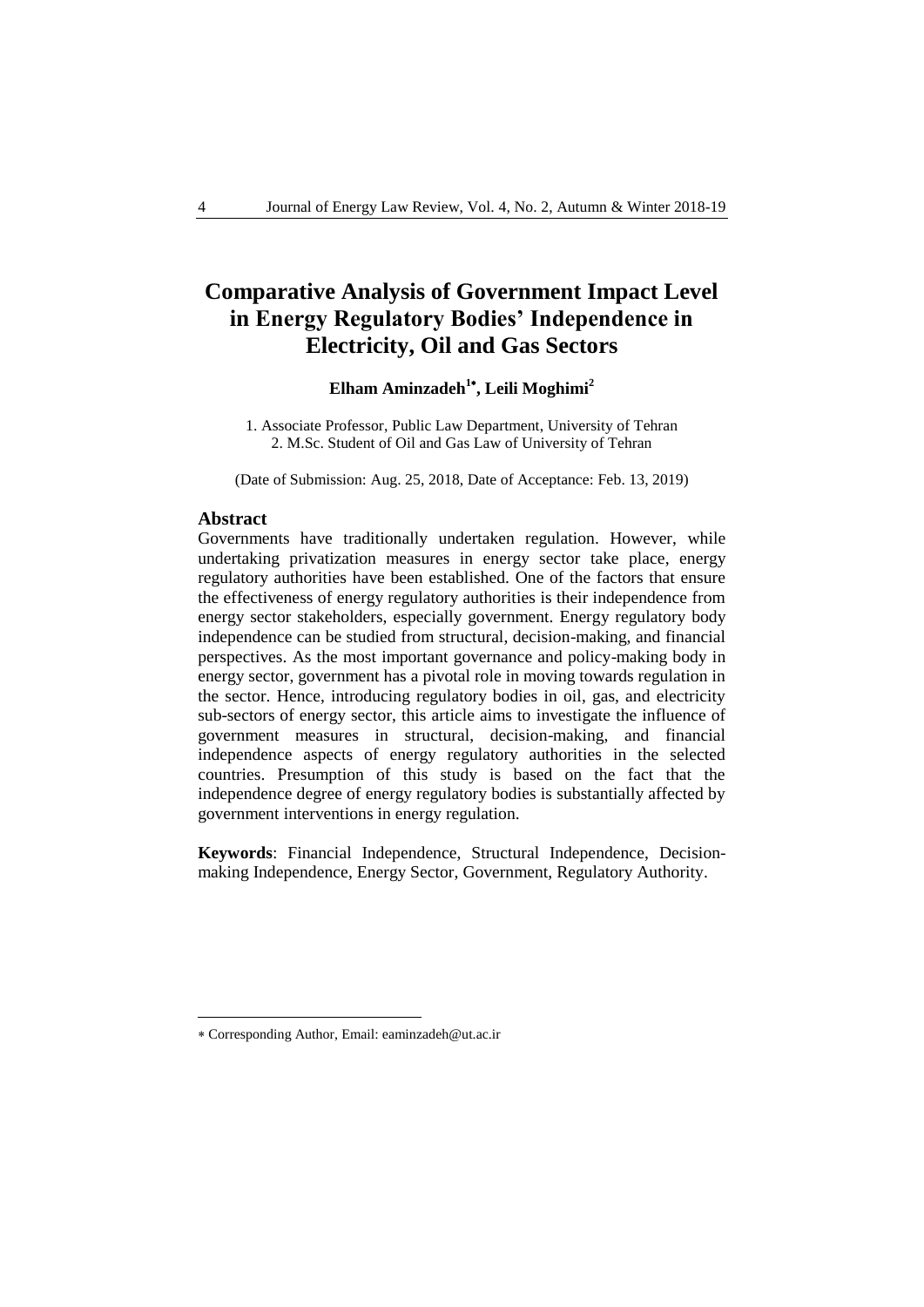# **Examination of the Approach of ICSID Arbitration Tribunals to Necessity Defense and Exception Clause: Contemplating on Argentine Gas Cases**

## **Mahdi Piri<sup>1</sup> , Mohammadreza Shakib<sup>2</sup> , Bahareh Ahmadpour<sup>2</sup>**

1. Assistant Prof, Faculty of Law and Political Sciences, University of Tehran, Tehran, Iran

2. Ph.D. Student In International Law, Faculty of Law and Political Sciences, University of Tehran, Tehran, Iran

(Date of Submission: Sep. 06, 2018, Date of Acceptance: Feb. 13, 2019)

### **Abstract**

-

In the late 90s and the early  $21<sup>st</sup>$  century, Argentina faced a severe economic and social crisis, and to deal with it, the government took various measures. These actions have led to the formation of various claims by investors against that State in several arbitrations, including arbitration under the rules of the Investment Dispute Resolution Center (ICSID), hence tribunals that have considered the claims brought against Argentina, sometimes issued contradictory award, despite same facts and (almost) similar defenses of the country. The most important disagreements between the arbitration tribunals concerned with interpretation and implementation of the necessity defense by the Argentine government and its invocation to exception clause contained in some bilateral investment treaties as an excuse for its actions. Considering the importance of the issue and the possibility of occurrence of similar cases, in this paper, we considered the relevant awards in the light of necessity defense and exception clause. Finally it became clear that the mixing of necessity defense and exception clause was the most important factor causing differences in the above-mentioned cases and this was due to the lack of attention to the distinction of these two concepts and distinct effects of either of them.

**Keywords:** ICSID investment arbitration, Necessity defense, Exception clauses, Argentine economic crisis, Investment arbitration tribunals.

Corresponding Author, Email: mehdi.piri@ut.ac.ir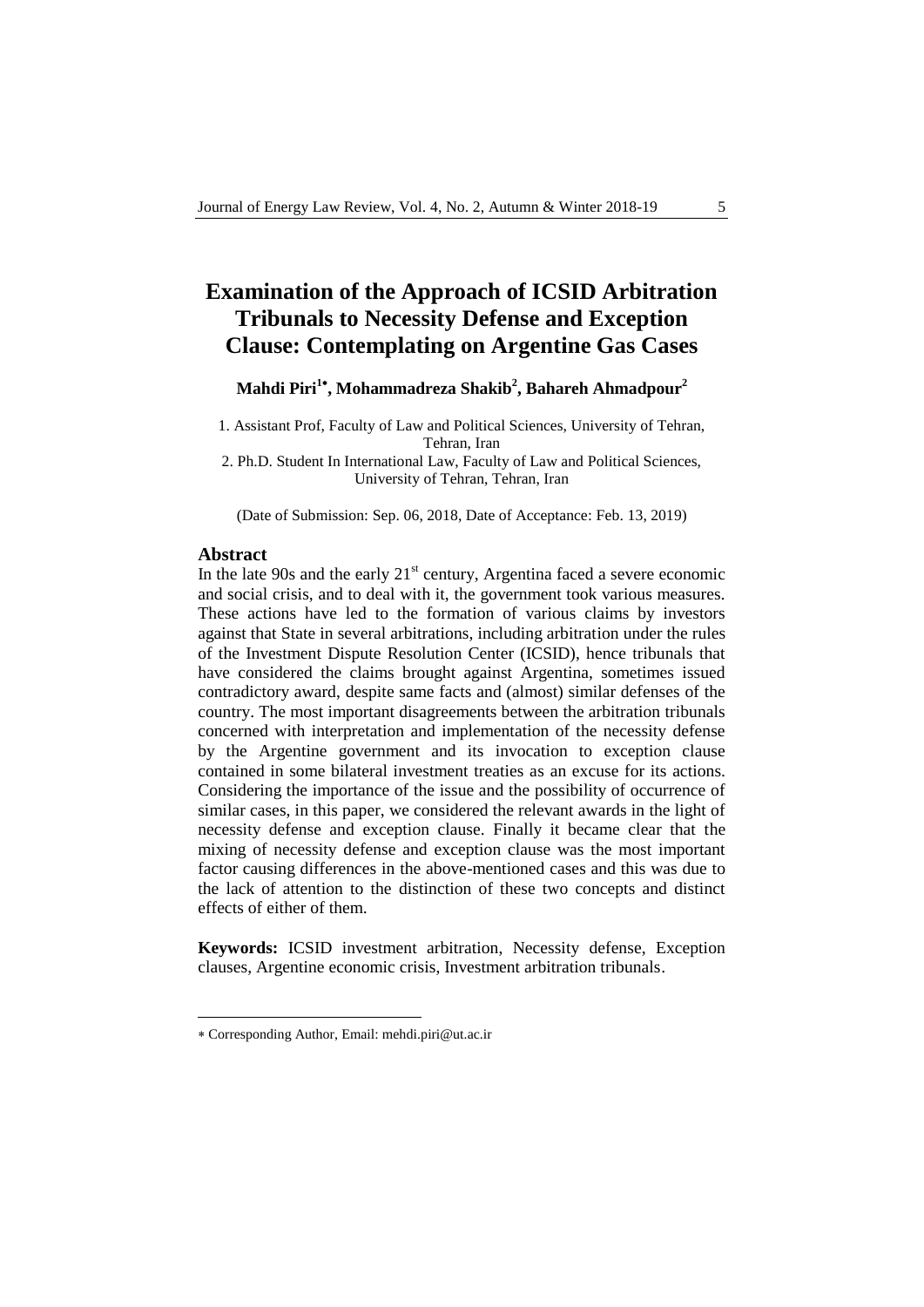# **Right to Development as a Human Right in the Context of International Energy Law**

### **Hojjat Salimi Turkamani**

Assistant professor of international law at Azarbaijan Shahid Madani University

(Date of Submission: Oct. 21, 2018, Date of Acceptance: Feb. 13, 2019)

### **Abstract**

Development in international law has been propounded in the forms of economic development and human development. Achieving sustainable and comprehensive development in energy law requires policies which may bring forward economic development alongside human rights. In the context of international energy law, developing countries in order to achieving economic development ignore environmental principals which can subsequently lead to destruction of environment. These effects are against human rights. While energy strategies should respect environmental principals and increase human access to energy. The issue here is that in what ways the governments especially the developing countries should trace their energy law processes to achieve the both aspects of development? The study shows developing countries should change their paradigms. These states should apply strategies which prepare the primary grounds and capacities of economic development in a way that make them able to provide the preliminary substantial needs of the country. Subsequently by approaching the least measure of development, the energy policies must trace in a way that besides achieving economic development by increasing access to energy services, provide human development and other instances of human rights.

**Keywords:** access to energy, international energy law, human rights, economic development, human development, development right, right to development.

-

Email: Salimi@azaruniv.edu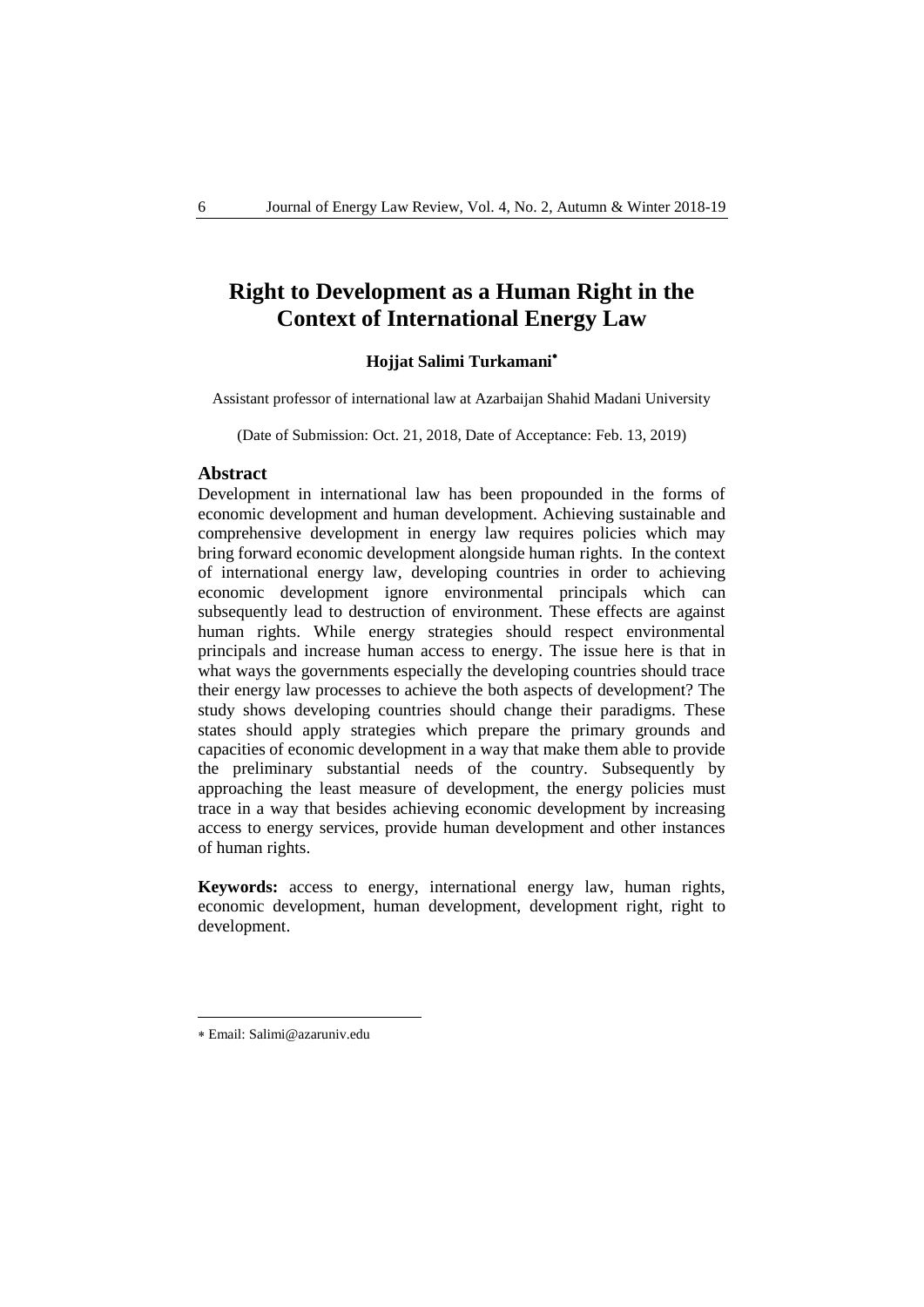# **The Challenges of the Common General Agreements on Development of the Shared Trans-Boundry Oil and Gas Fields - Move Toward Local Models**

**Saeed Shirkvand<sup>1</sup> , Yousef Molaei<sup>2</sup> , Saeed Ranjbaran<sup>3</sup>**

1. Assistant Professor, Department of Insurance and Finance Management, Faculty of Management, University of Tehran

2. Assistant Professor, Faculty of Law and Political Science, Department of International Relations, University of Tehran

3. Ph.D. candidate of international oil and gas contracts management, University of Tehran

(Date of Submission: Sep. 26, 2018, Date of Acceptance: Feb. 13, 2019)

### **Abstract**

1

Common fields and their development method have been among the controversial issues in Iran's decision-making authorities, which have included some of these activities as legal acts. On the basis of the available information, there has been little success in exploiting these resources. This issue and its consequences, such as the sharing of benefits, have a history as long as oil. Various approaches have been selected from totally unilateral action to maximum coordination between the parties. Because of the importance of resources conservation, now the relationship between countries has led to the creation of the groundwork for further cooperation. These different approaches were affected by reservoir knowledge and the nature of the fluid and some other factors are shaping the relations between the parties. The available contractual tools played a fundamental role in mapping out the relationships between parties. In this paper, while briefly reviewing the historical trend, from the results of the reviews of the common frameworks of the agreements for joint development, several recommendations are presented for designing the local model.

**Keywords:** Shared oil and gas fields, Joint Development Agreements, Conservation of Oil and Gas Resources, Common Iranian Fields.

Corresponding Author, Email: sa.ranjbaran@gmail.com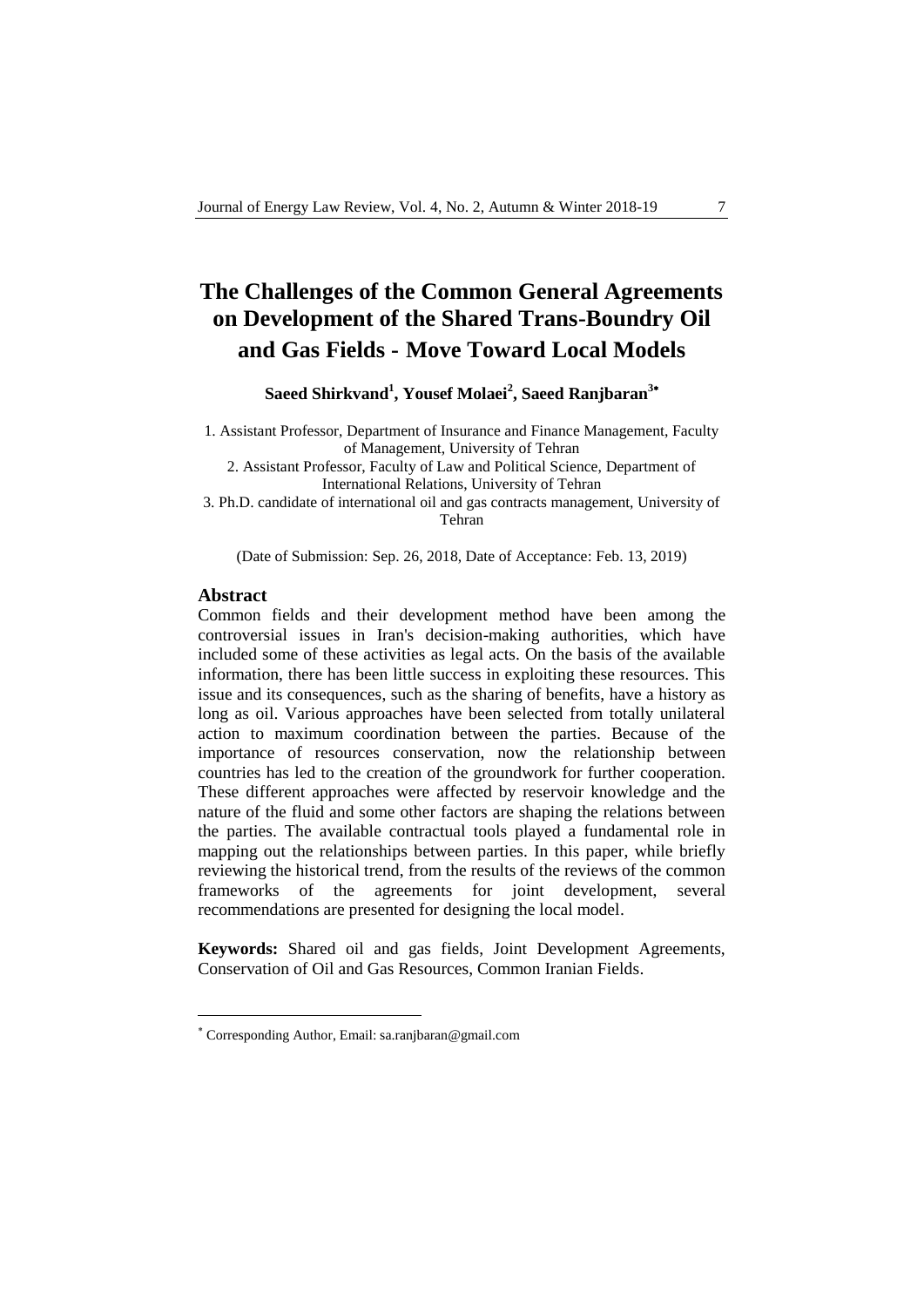# **Energy Dual Pricing in the WTO with an Emphasis on Permanent Sovereignty on Natural Resources**

## **Abdolhossein Shiravi<sup>1</sup> , Mahsa Farhaanjam<sup>2</sup>**

1. Professor of Law and Political Science Faculty, University of Tehran, Farabi Campus

2. PhD student of International law, University of Tehran, Alborz Campus

(Date of Submission: Nov. 02, 2018, Date of Acceptance: Feb. 13, 2019)

### **Abstract**

In the past decade, some developing countries, based on the principle of the PSNR as one of their inherent rights recognized by the international community and the United Nations, have engaged in Energy Dual Pricing in order to promote their economic level. On the other hand, developed countries were on the opinion that the actions of energy-holding states are in violation of the fundamental principles of the WTO, such as the principle of free trade, principle of commercial non-discrimination and the principle of national Treatment. Therefore, numerous cases were filed and engaged by the DSB of WTO. According to the DSB, the conflicts between the principle of free trade and the principle of the sovereignty of the state on natural resources are non-real and in fact there is no conflict between them. We thus, having respected the rules of general international law and also taking into account the fundamental principles of the WTO as special rules, make a balance between these two principles. Also the DSB of WTO states that none of the WTO's bilateral trade agreements have explicitly forbidden energy dual pricing, and to understand whether energy dual pricing violates the principles of the WTO or not, it should be considered in the light of all the circumstances, on a case by case basis.

**Keywords:** Dual pricing, Energy, Free Trade, Permanent Sovereignty over natural Resources, WTO.

**JEL:** K19, k33, k42.

-

Corresponding Author, Email: hosseinshiravi@gmail.com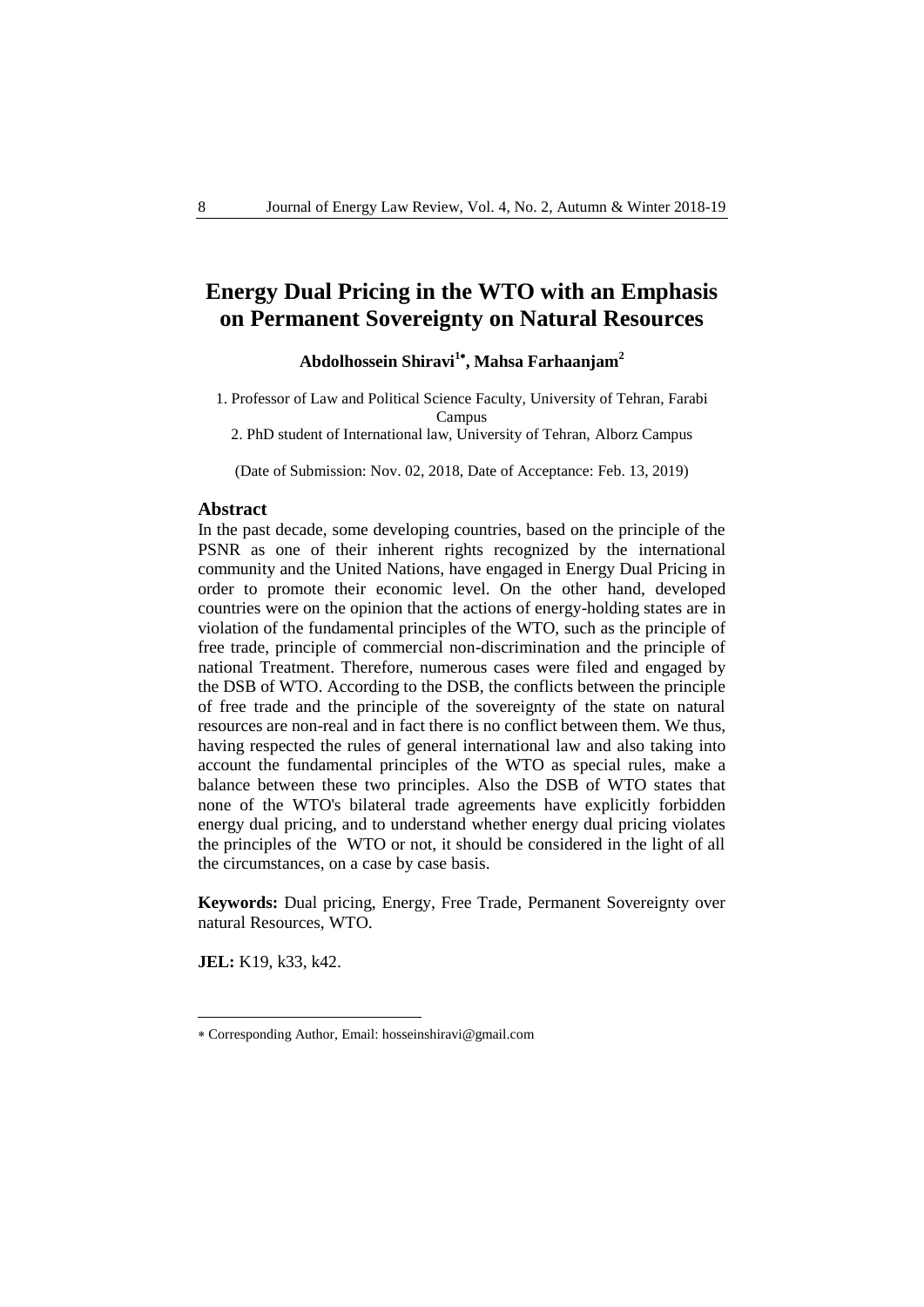# **Comparative Study of the Dispute Resolution Boards of the Ministry of Oil and International FIDIC Contracts**

## **Reza Tajarloo<sup>1</sup> , Sadegh Abdi<sup>2</sup>**

1. Assistant Professor in public law at university of Tehran 2. Ph.D student in oil and gas law at university of Tehran

(Date of Submission: Nov. 17, 2018, Date of Acceptance: Feb. 13, 2019)

### **Abstract**

1

Settlement of disputes in service contracts with regard to the economic importance of oil industry projects and the need for speed in settlement of disputes as well as the specialty of reviewing of dispute and reducing the costs of proceedings has particular importance for countries over the last few decades. FIDIC provides a unit model in service contract and launches a new institution called the "Dispute Board" in 1999 to resolve disputes. Iran's Oil Ministry in four periods announced several instructions for resolving of disputes. The results of the comparative review of these instructions at the FIDIC Organization and the Petroleum Ministry indicates disadvantages such as the absence of Dispute Board members over the life of the project in the site, not mentioning specific dates for each process and also, failure to play the role of deterring these boards in the emergence of differences between the parties. the scope of this research is on general terms of contract in FIDIC for the settlement of disputes between contracting parties and Iranian models bugs. It should be noted that the present study has used a descriptive-analytical method.

**Keywords**: adjudication dispute board, FIDIC, contractor, ministry of oil.

Corresponding Author, Email: rtajarlou@yahoo.co.uk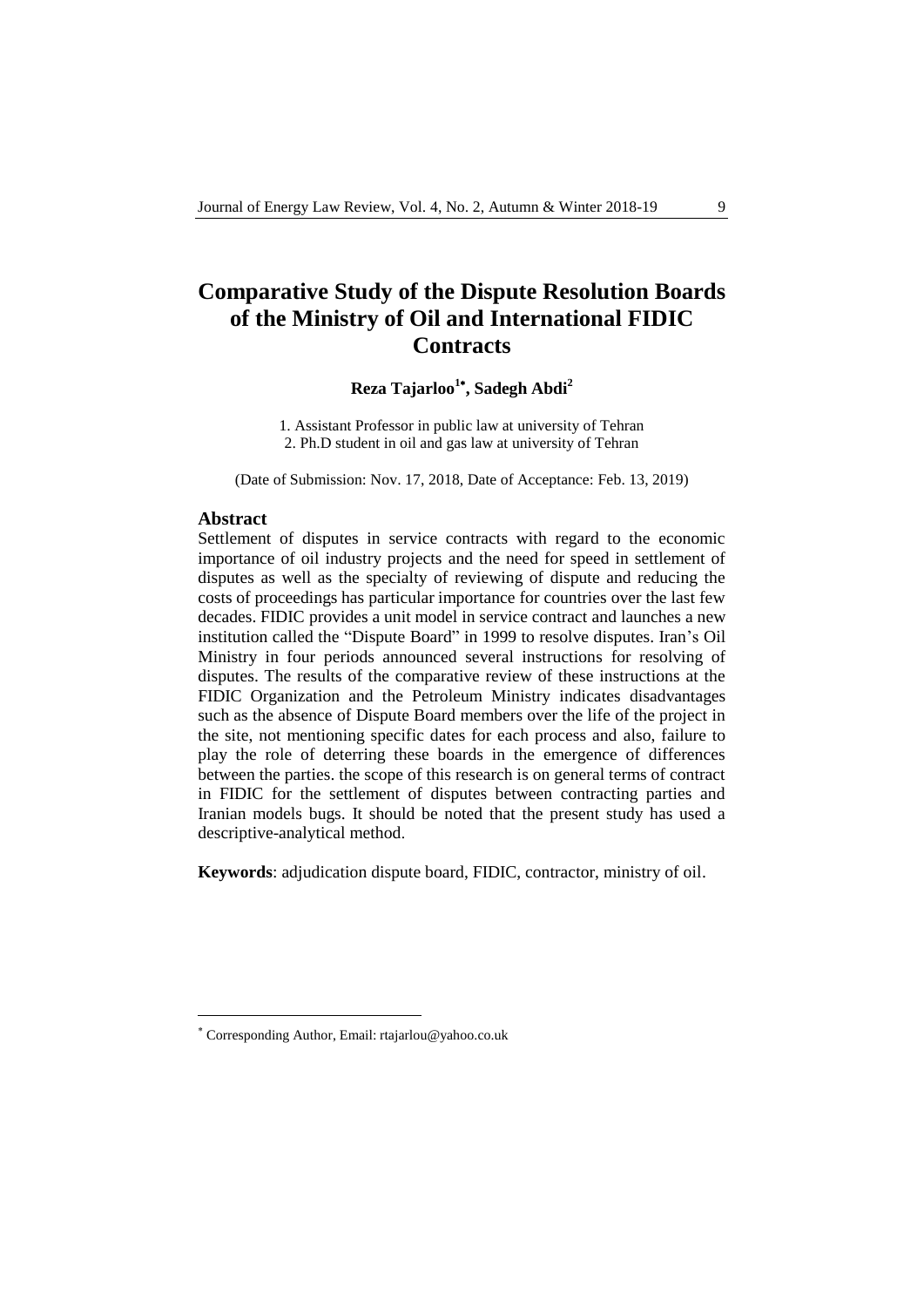# **Analysis of the Nature of the Incomes of The National Iranian Oil Company and Its Legal System**

## **Zahra Goudarzi<sup>1</sup> , Vali Rostami<sup>2</sup>**

1. Phd in Oil and Gas Law, University of Tehran 2. Associated Professor of Faculty of Law, University of Tehran

(Date of Submission: Nov. 28, 2018, Date of Acceptance: Feb. 13, 2019)

#### **Abstract**

-

The importance of government's income and its governance make legislators observe such income carefully and also determine the way that the government shall use its income. Depending on which category such income falls within, namely, public income, dedicated income, corporate income, the laws applicable to the income differ. National Iranian Oil Company (NIOC) is one of the main governmental companies, income of which constitutes a major part of the government's income. Thus, legislator enacted laws to govern income of NIOC. Now the question is within which category the income of NIOC falls and what is the scope of its authority to use such income? This essay is aimed to answer such questions using reasons and reviewing and interpreting the applicable laws.

**Keywords:** National Iranian Oil Company (NIOC), public income, dedicated income, corporate income, Government's income.

Corresponding Author, Email: zgoudarzi42@yahoo.com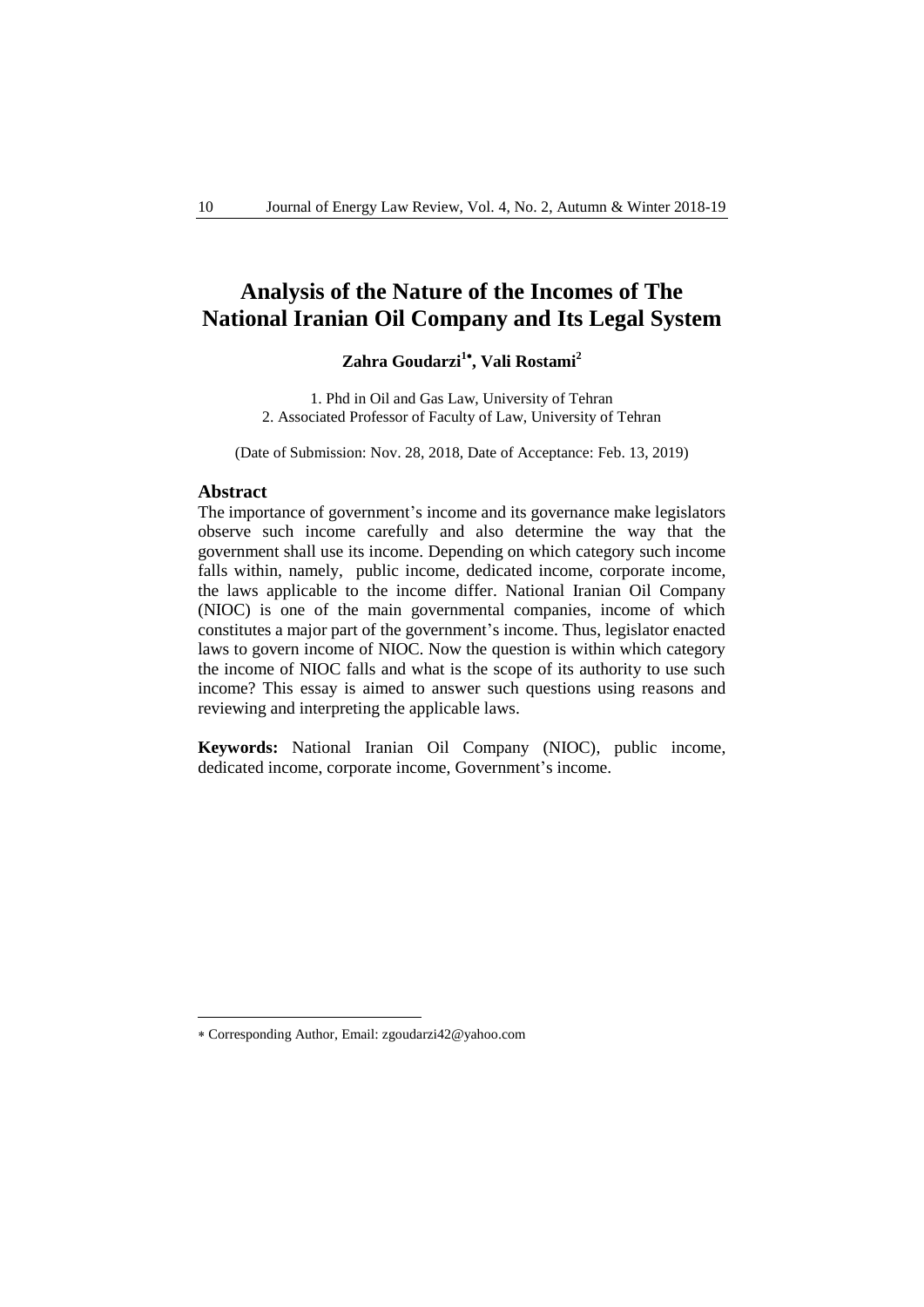# **Comparative Analysis of Buyback Contracts and Iran Petroleum Contract (IPC) Concerning Ownership Rights, Reserves Recognition and Fiscal Regime**

**Hamidreza Nikbakht Fini<sup>1</sup> , Mahmood Bagheri<sup>2</sup> , Elaheh Ghorbani<sup>3</sup>**

1. Professor of Law & Political Sciences Faculty of Shahid Beheshti University 2. Associated Professor of Law & Political Sciences Faculty of Tehran University 3. PhD candidate in oil and gas law, Law & Political Sciences Faculty of Shahid Beheshti University

(Date of Submission: Dec. 13, 2018, Date of Acceptance: Feb. 13, 2019)

#### **Abstract**

-

After nearly three decades since the conclusion and implementation of Buyback contracts in the oil and gas industry in Iran, objections to this contract, particularly from the perspective of foreign investors has been revealed. Failure to allocate a share of the produced oil and gas to foreign investors and subsequently discussing possibility of reserve recognition, short terms of Buybacks and non participation of oil companies in production period, non admissibility of Buybacks fiscal system for foreign investors and the Iranian content are among many challenges which have been set forth by contractors. In order to solve such problems and attract expertise and financial resources to the Iranian oil and gas projects, a new petroleum contract has been introduced by Iran, the so-called Iranian Petroleum Contract (IPC). The present article will comparatively analyze Buyback and IPC in three aspects naming ownership, reservoir recognition and fiscal regime and will conclude that under IPC, the same as Buyback, ownership of petroleum *in situ* and produced oil and gas vest by the government. Also, IPC's contractor, the same as the contractor under the Buyback, is able to recognize oil and gas reserves in accordance with the PRMS guideline, and its fiscal regime although in some areas has been improved, some objections can be raised.

**Keywords:** Buyback, fiscal regime, Iran Petroleum Contract (IPC), ownership, reserve recognition.

Corresponding Author, Email: elaheh.ghorbani@gmail.com